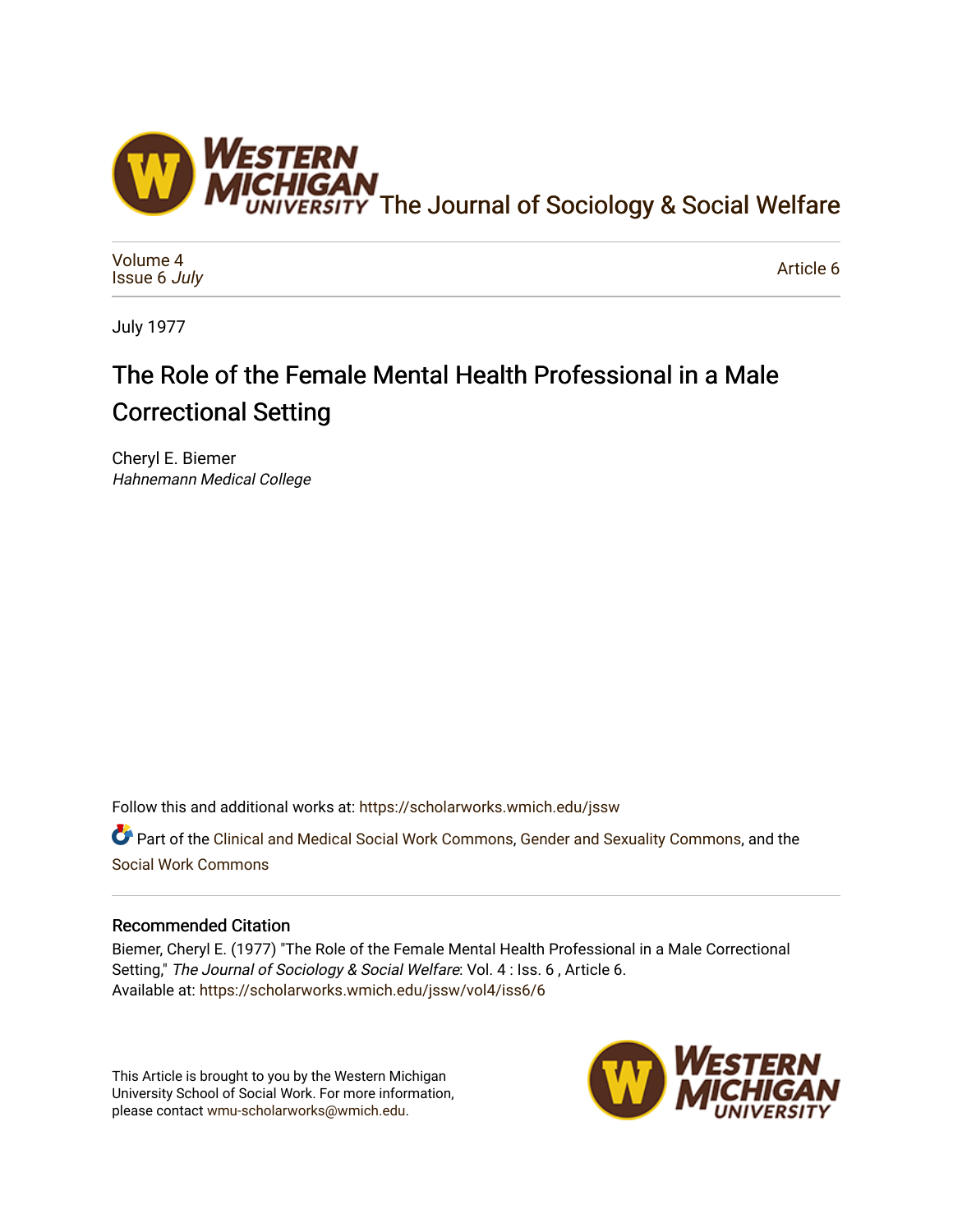### THE ROLE OF THE FEMALE MENTAL HEALTH PROFESSIONAL IN A MALE CORRECTIONAL SETTING

#### Cheryl **E.** Biemer

#### Hahnemann Medical College

There are increasing numbers of women psychologists and other professionals working within predominately male correc- tional settings. One finds, however, nothing in the literature on how they are viewed by the system or what it is like to be a woman working within this traditionally male dominated sphere. The dearth of written material on the subject be came apparent in a search through the National Clearinghouse of Mental Health and the Criminal Justice Reference Service. The Psychological Abstracts, Social Science Citation Index and the Criminology Index also have no references that shed<br>any light on this issue. There is one particularly good article by a woman psychologist (Williams, 1974) who was working within a correctional setting. The article deals with defining the role of a correctional psychologist, but no attempt is made by the author to explore how her gender did or did not affect her functioning.

To what can the lack of written material on this issue<br>be due? Three interpretations seem probable. One explanabe due? Three interpretations seem probable. One explana-<br>tion is that there is essentially no difference in the use of male or female professionals in male correctional settings<br>- a professional is a professional, regardless of gender.<br>Another reason would seem to be that the few women who are working in the system are still so busy exploring the impact of their presence and defining for themselves the role they are to play, that they do not have time for research and writ-<br>ing. A third alternative is that there is repeated denial, on the part of both male and female professionals, that a person's sexual identity modifies interpersonal relations in any setting. This is noted by one woman psychiatrist (Roeske, 1976). She found that throughout medical school her supervisors denied that being a woman had any significant effect on one's functioning with patients or male colleagues. Her experiences, however, have found that viewpoint to be less than totally accurate. This same kind of denial may also be operating among professionals in the correctional area.

Of the three explanations tendered, the latter two appear the most significant. Being a woman in a male correctional setting is an important aspect of one's functioning that has not been adequately explored. This paper represents an initial effort by one woman to share with others some perceptions of what working within a correctional setting is like. It is intended as an overview of my experiences, rather than an exhaustive treatment of the subject, and its purpose is to briefly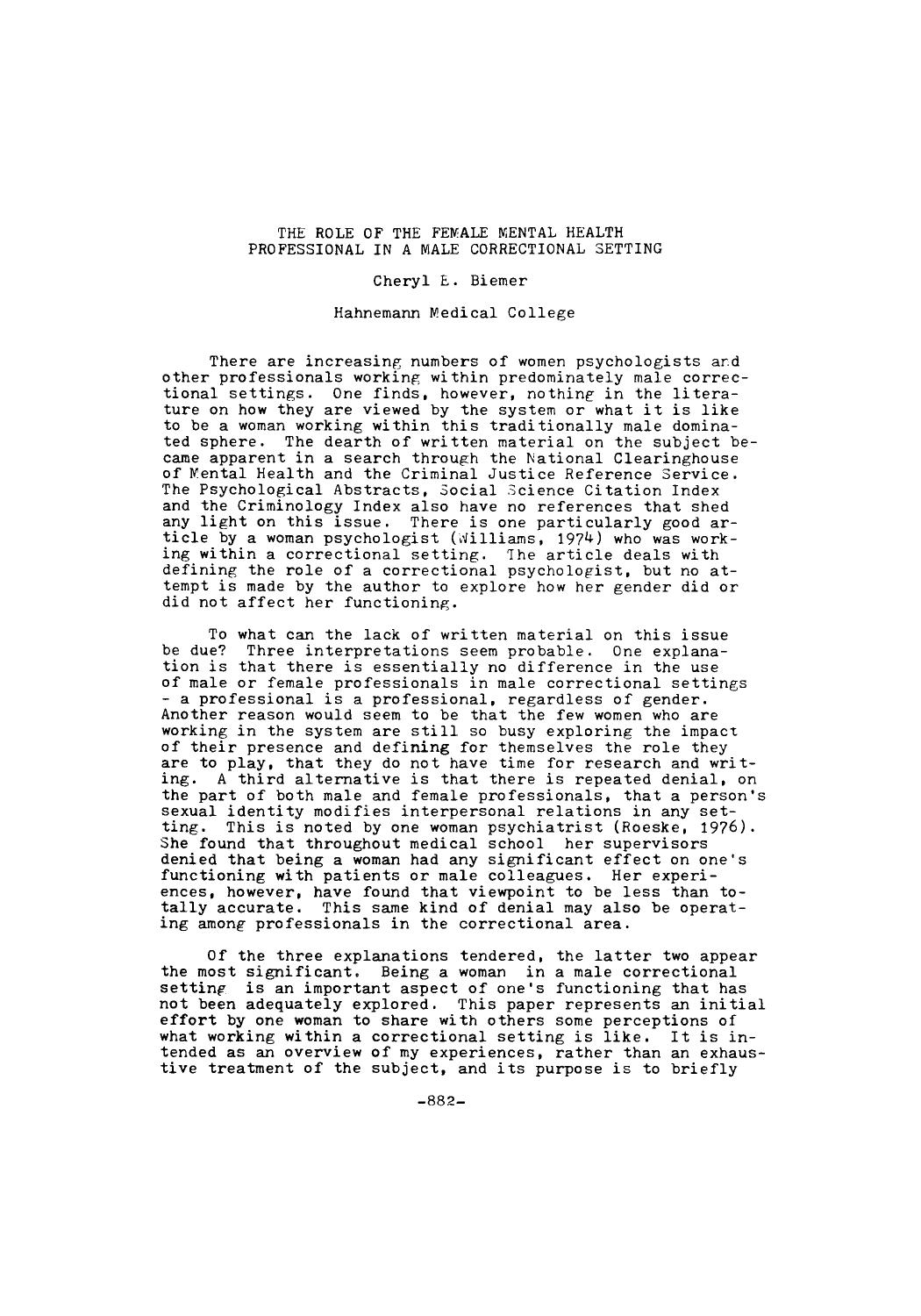identify areas in need of further inquiry.

From September, 1974 through August, 1976, I was coordinator of forensic services at Midtown Community Mental Health Center in Indianapolis, Indiana. One of the responsibilities of the person in this position was to provide mental health services to the Marion County Jail. This involved spending three to four mornings a week in the penal facility where inmates awaiting trial in the Marion County Criminal and Municipal Courts were held. The population was predominately male and over 50% Black. There were also some female inmates who were housed in a separate area. The male sections were staffed by male deputy sheriffs, serving as guards; the female area was staffed by women deputies.

During the first few months, the majority of my time was spent in providing inmates with crisis oriented treatment and referral services. It soon became apparent that the emphasis placed on this service by jail officials was far beyond the system's capability to provide any ameliorative services. Thus, as time went by and I became more accepted by the jail staff, less time was spent on direct inmate treatment and more on affecting changes within the system. Since there were also several male mental health professionals who provided services to the inmates, I had the opportunity to observe the deputies' and inmates' reactions to these male consultants.

# The Reactions of the Guards

From my first day at the jail, it was apparent that, to most of the male deputies, I was first of all a woman and secondly a consultant. Indirect references to my sex and appearance were common. It was my belief that this would cease as time went by, but it never disappeared entirely. A combination of factors seem responsible for this attitude:

- **1)** Most of the deputies held a very traditional view of the place and role of a woman, and the emergence of women into professional positions was not yet a reality for them. They had difficulty relating to a female as someone with authority and some expertise to offer them in understanding human behavior. This can be attributed partly to the limited exposure most of them had with women in other than clerical, kitchen or homemaking capacities. The experience of viewing a female as an "expert" or even as an equal was new for many of the guards.
- 2) The masculine atmosphere of the jail seemed to breed a situation in which the deputies needed to act out and assert their manliness, especially in the presence of other guards and inmates. Within this setting, there was a premium placed on toughness and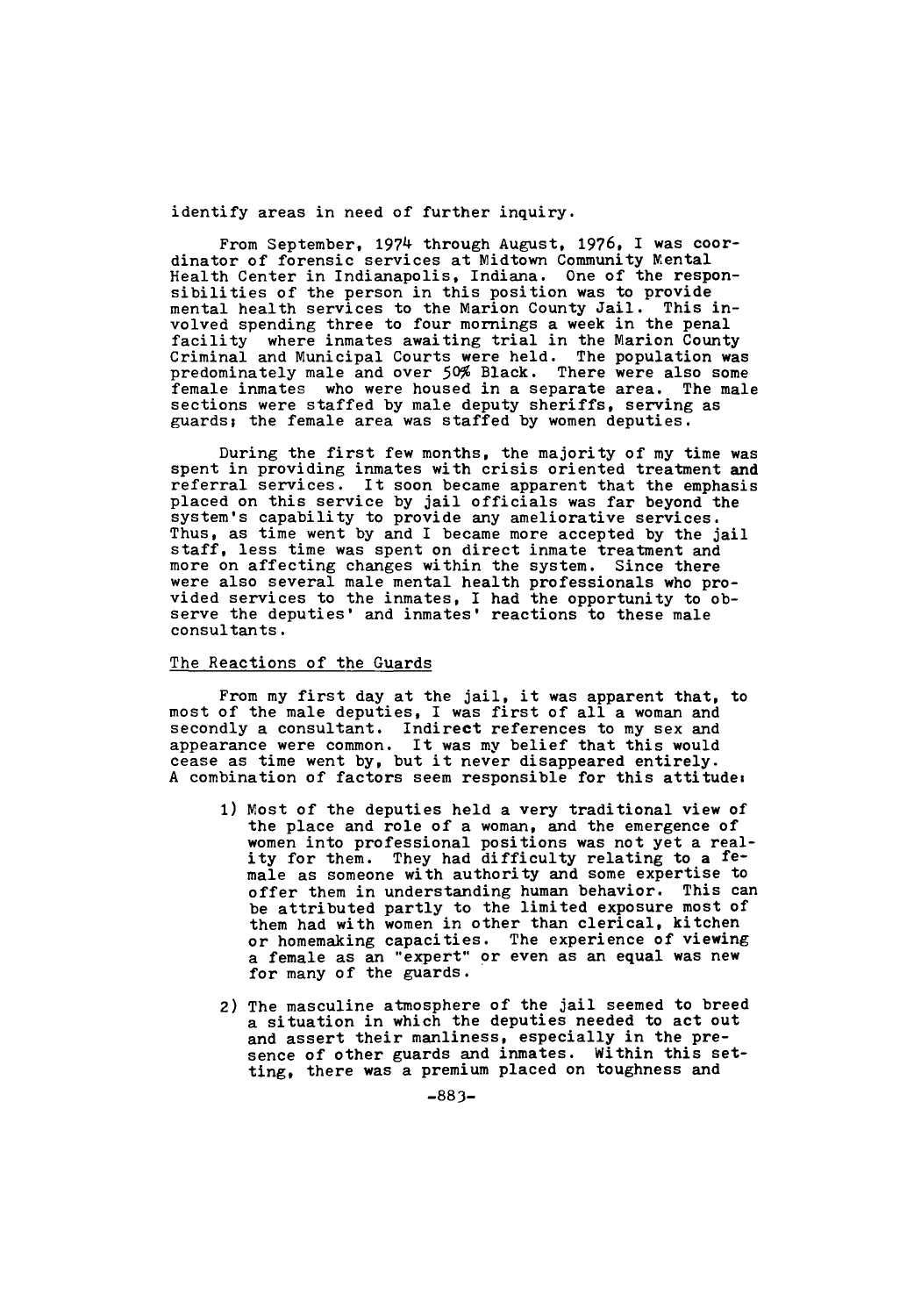"acting like a man," and sexually colored comments were socially acceptable. This can be viewed as primarily a group phenomenon because, in one to one encounters with the guards, the sexual overtones were much less frequent than when others were observing.

3) **1** was about the same age as the majority of the deputies (late twenties) and, thus, there was no age barrier to male-female interaction.

Although these factors were particular to my situation, I believe that the first two points can be applied to other correctional settings.

The guards' perceptions of me, primarily as a woman, had a direct effect on my functioning. The usual resistances of the deputies against mental health professionals in general were considerably less prominent with me than with my male colleagues. This was apparent in such ways as how much more promptly the guards brought inmates for their appointments with me than with the male consultants, and in the "availability" of office space for prisoner interviews. Office space was usually available for my use while many of the male consultants had to conduct their interviews at the tables set up for lawyers.

On the other hand, the deputies' need to react to me as a woman often made affecting changes within the system more difficult. They were comfortable with my role with the inmates, but less so with my role in relation to them and as a change agent in the system. Several significant changes were instituted, but it often required my being more assertive than was necessary by male consultants attempting to make similar changes. This is a problem that emerges for most women professionals in any traditionally male dominated area. Roeske (1976) sees it as an issue that every female professional must struggle with. It is particularly true in corrections where women have customarily been employed only for the more menial duties. (At Marion County, women were employed as guards in the female area but seemed to be viewed by the male deputies as less than equal. They had little say over how the unit was run and answered to a male superior.)

#### The Effect on the Inmates

Perhaps the most important issue to be raised when discussing the use of women in male correctional settings is the effect on the inmates. One paper by a woman psychologist (Goldman, 1974) addresses this issue. She found that in the all male population of a maximum security prison, being a female had a very definite effect on the therapeutic process.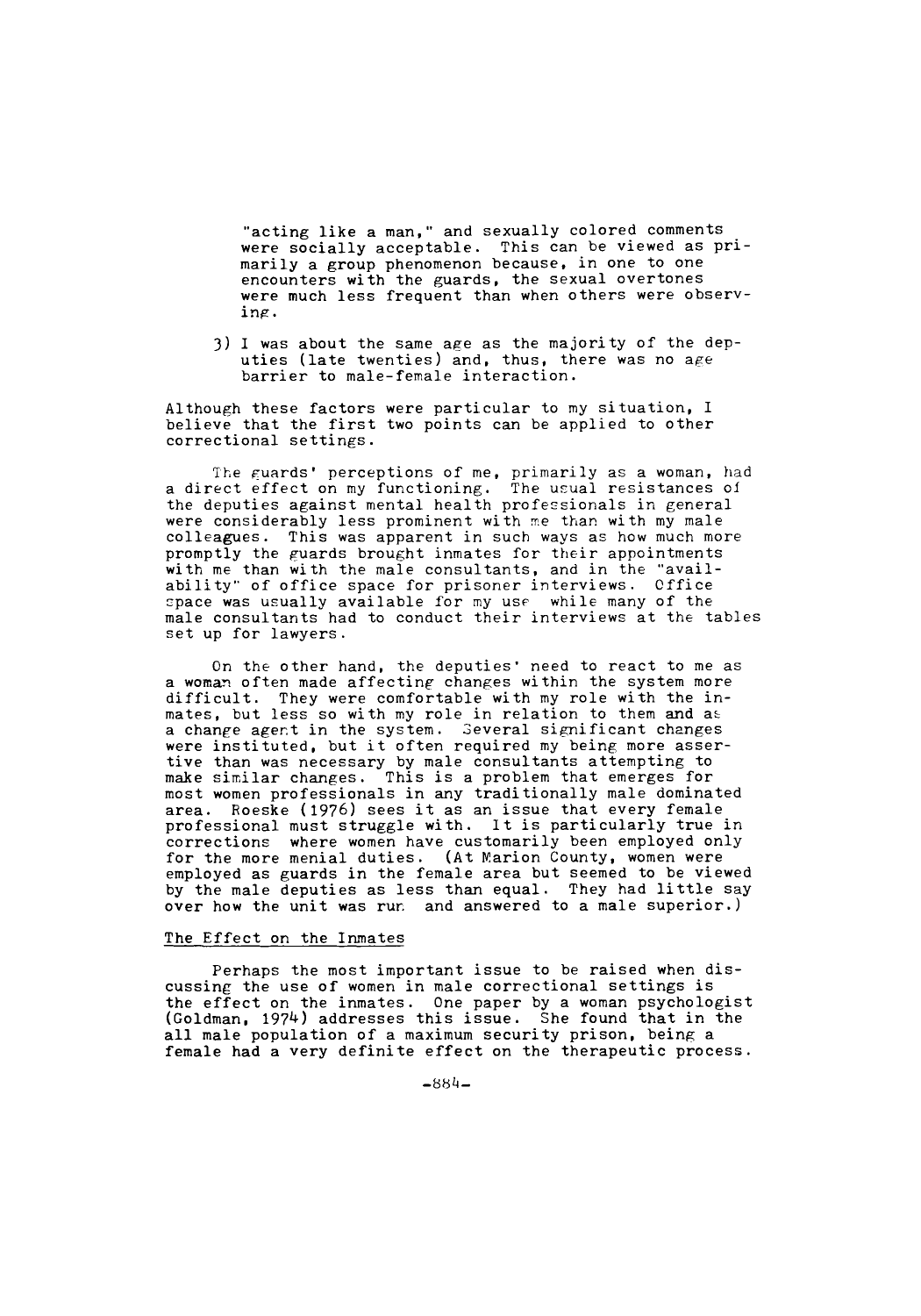Most of the male inmates she tested and did therapy with had many unresolved problems in relation to women, Their relationships with females had been very sexualized and every woman was used to test out their maleness. Goldman found that wbrking with a female therapist acted as a stimulant to those unresolved feelings. It opened up for them the possibility of a meaningful human encounter with a woman, apart from the need to play a sexual role. Roeske **(1976),** like Goldman, sees a female therapist as being particularly helpful in treating males who have a distorted mother-child relationship.

My experiences with male inmates at the Marion County Jail add further support to the viewpoint of these two authors. Problems with female figures was an outstanding factor in much of the inmate pathology. On many occasions, my being a woman seemed to be a positive factor in prisoners being able to transfer and deal with their feelings toward women more readily. Considering the short term nature of much of the treatment in correctional facilities, this is an important plus.

## Dangerousness

One issue that always arises in relation to women working within correctional settings is the concern of their being in danger of bodily harm from the male inmates. This was very much in the minds of the deputies at Marion County when **I** first arrived, and they showed particular concern for my safety. The prisoner interviews were held in a small office and the guards would frequently recommend that the door be left open or they would offer to stay in the room during the interview. I was appreciative of their concern and on occasion did leave the door ajar, but these kinds of precautions were usually unnecessary. Although physical attack is a possibility in any correctional setting, the frequency of its occurence seems to be over-rated. During the two year period, I interviewed over **1300** inmates, many of them in jail for violent crimes; others were blantently psychotic. I never experienced any threat to my per-<br>son. In the presence of a female, in fact, the prisoners actually seemed less likely to be overtly aggressive than when with a male consultant. The presence of a woman often seemed to have a calming effect on the inmates and there was less of a need to act out their masculinity in an aggressive way.

It is difficult to find support for this viewpoint in the literature, because no attempt has been made to deal with it. Thus, I decided to explore it with the officials of a prison where women have been used on the staff--the Bucks County Prison in Doylestown, Pennsylvania. Traindd women volunteers and professionals have been used as coun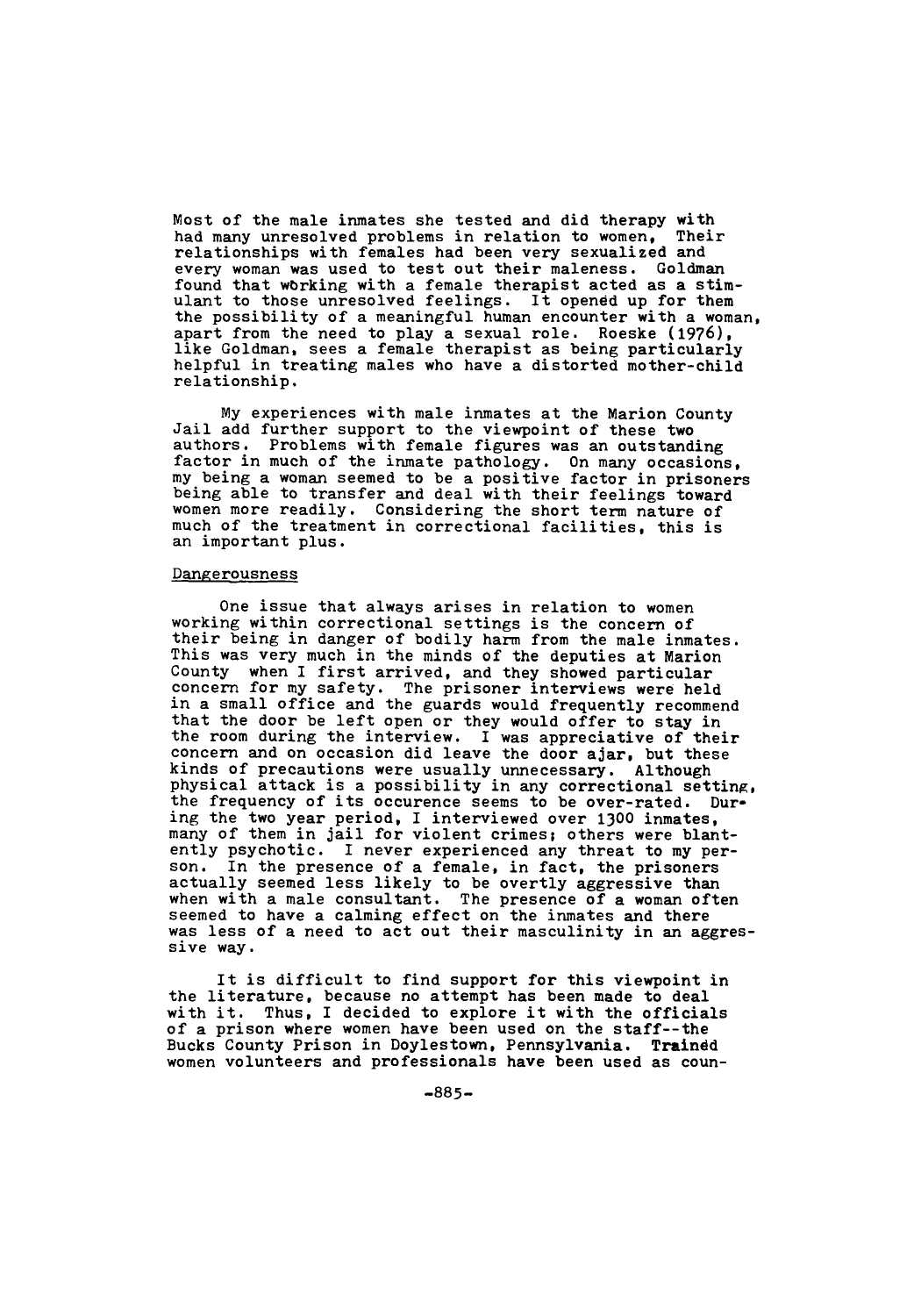selors in that facility for many years (Case, 1973). According to the Director of Volunteer Services (Rodman, 1976), "the women counselors have proven to be less threatening to the male inmates, because the prisoners do not feel that they have to prove their masculinity to the women." She also noted that they have had no difficulties at all with bodily harm coming to the women. Only one woman has been injured in the prison and she "tripped over a doorstep."

These reports corroborate my observations. However, my experiences and those of the women at the Bucks County Prison do not comprise a large enough sample on which to make any definitive judgements as to whether or not dangerousness is actually decreased with women counselors. It is an area<br>that needs further exploration. The whole issue of dangerousness is being raised because much of the reluctance to working in correctional settings on the part of women professionals, and of men to having them there, seems based on an inflated estimate of the risk involved.

#### Conclusions

As is evident, throughout this paper, I believe that there is a definite place for women professionals in correc tional settings. To what extent the use of women enhances the therapeutic process with inmates or improves the atmosphere of the penal facilities are questions that need more attention. It is surprising that more scrutiny has not already been given to this issue here in the United States. In Sweden, the merits of using women in male prisons have been recognized for many years. Morris (1973) notes that the United States' prisons have a valuable lesson to learn from the Swedish prison system and says:

"Women bring a softening influence to the prison society, assisting men by their presence to strengthen their inner controls, through a variety of entrenched processes of psychosocial growth."

As more women enter the correctional field, benefits such as those noted by Morris should become more clearly recognized. For the women themselves, it can be a challenging experience, in that they will essentially be pioneers in the field and make a tremendously needed contribution to an underserved segment of the population.

# References

Case, J. D., & Henderson, J. F. Correctional volunteers in Bucks County. American Journal of Correction, 1973, Jan-Feb, 44-46.